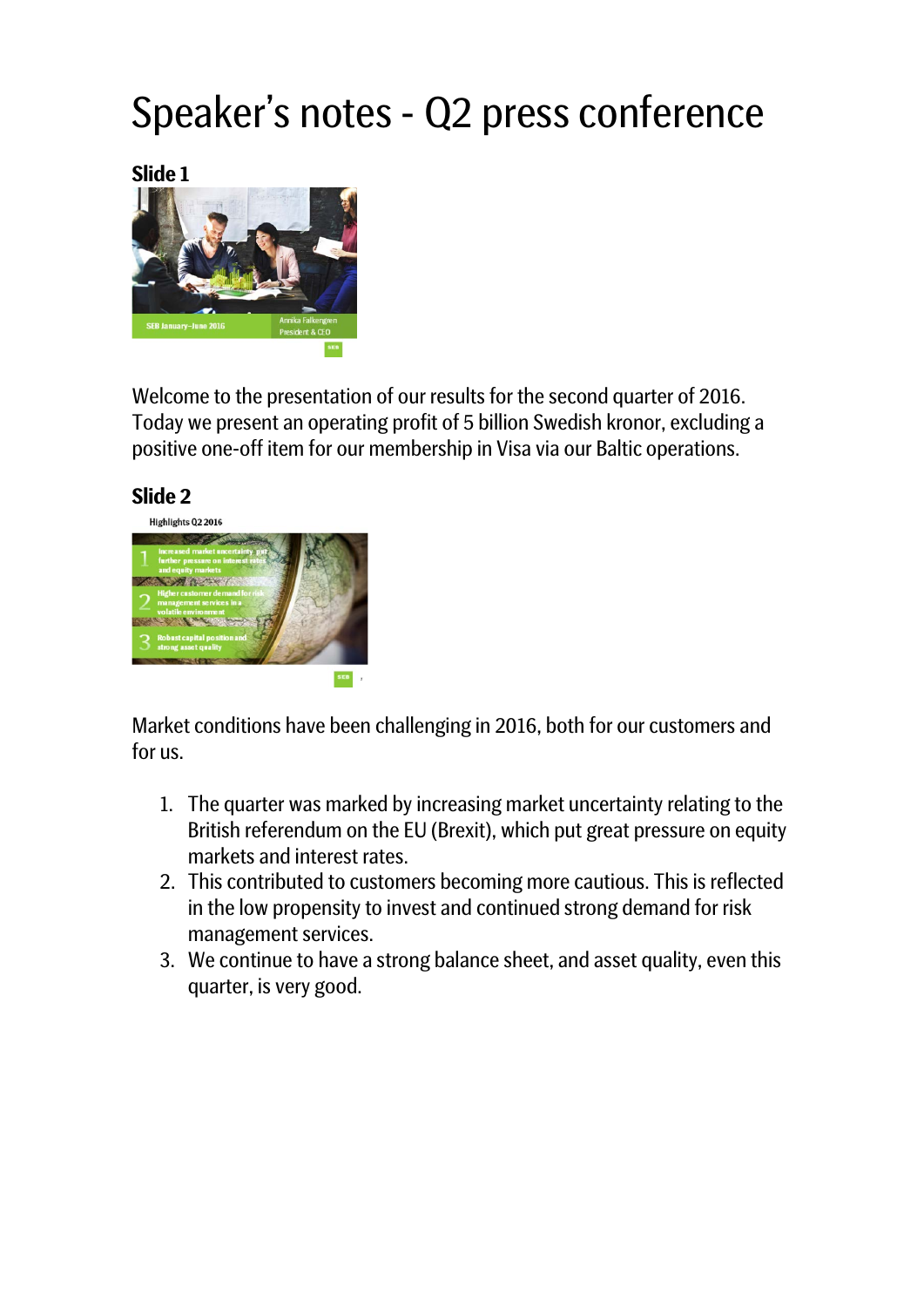**Financial summary** 

|                                                                                                                         | Underlying*                          |           |       | <b>Reported</b>         |           |                 |            |
|-------------------------------------------------------------------------------------------------------------------------|--------------------------------------|-----------|-------|-------------------------|-----------|-----------------|------------|
| Profit& Loss, (SEK m)                                                                                                   | Ht 2016                              | H1 2015   | %     | H1 2016                 | Ht 2015   | $\frac{96}{25}$ |            |
| <b>Total Operating income</b>                                                                                           | 20,838                               | 23.436    | $-11$ | 21,358                  | 22.534    | $\sqrt{2}$      |            |
| <b>Total Operating expenses</b>                                                                                         | $-10.748$                            | $-11,002$ | $-2$  | $-16,697$               | $-11,002$ | 52              |            |
| Profit before credit losses                                                                                             | 10,090                               | 12.434    | $-19$ | 4.661                   | 11.532    | $-60$           |            |
| Net credit losses etc.                                                                                                  | $-581$                               | $-450$    | 19    | $-581$                  | $-490$    | 19              |            |
| Operating profit                                                                                                        | 9,509                                | 11,944    | $-20$ | 4.080                   | 11.042    | $-63$           |            |
|                                                                                                                         |                                      |           |       |                         |           |                 |            |
|                                                                                                                         |                                      |           |       |                         |           |                 |            |
| <b>Rey Reserves</b>                                                                                                     | <b>Underlying "111 2016 111 2015</b> |           |       | <b>Reported 11 2016</b> | 112015    |                 |            |
| Return on Equity, %                                                                                                     |                                      | 10.9      | 142   | 33                      | 129       |                 |            |
| Cost /income ratio                                                                                                      |                                      | 0.52      | 0.47  | 0.78                    | 0.49      |                 |            |
| <b>Earnings</b> per share, SEK                                                                                          |                                      | 3.46      | 4.33  | 1.02                    | 3.92      |                 |            |
| CET1 ratio 83.%                                                                                                         |                                      |           |       | 187                     | 172       |                 |            |
| Leverage ratio 83,%                                                                                                     |                                      |           |       | 47                      | 4.4       |                 |            |
| Credit loss level. %                                                                                                    |                                      |           |       | 0.07                    | 0.06      |                 |            |
|                                                                                                                         |                                      |           |       |                         |           |                 |            |
| * Note Excludes one off there, income of \$26, 050n in H1 2015, income of \$26,+050n and costs of \$26,550n in H1 2016. |                                      |           |       |                         |           |                 |            |
|                                                                                                                         |                                      |           |       |                         |           |                 |            |
|                                                                                                                         |                                      |           |       |                         |           |                 |            |
|                                                                                                                         |                                      |           |       |                         |           |                 | <b>SEB</b> |
|                                                                                                                         |                                      |           |       |                         |           |                 |            |

To make it easier to follow our underlying results, I would like to take up the one-off effects that we have had in recent quarters.

As we stated earlier, we will have one-off effects from the direct and indirect memberships in Visa Europe, which are now acquired by Visa Inc. in the US. In the previous quarter, the **Baltic** part was booked in Other comprehensive income, and this has now been realised in the income statement. This includes a positive one-off effect totaling 520 million kronor. In this quarter, we booked the **Swedish** component into Other comprehensive income, but it is uncertain which quarter this will be transferred to the income statement - most likely the beginning of 2017 at the earliest.

In the first quarter of this year, we had the impairment of goodwill of 5.3 billion and restructuring effects of 615 million.

During the second quarter of 2015, we had the negative effect after being denied the right to deduct withholding tax of 900 million in Switzerland.

For the sake of simplicity, I will continue to present results for the underlying operational result, i.e. excluding these one-off items.

In a challenging business environment, income decreased by 11 percent compared with the first six months of 2015. Costs decreased by 2 percent and operating profit fell by 20 percent compared with last year to 9.5 billion kronor.

Return on equity was 10.9 percent, and our Common Equity Tier I capital ratio increased to 18.7 percent (17.2 percent a year ago)*.*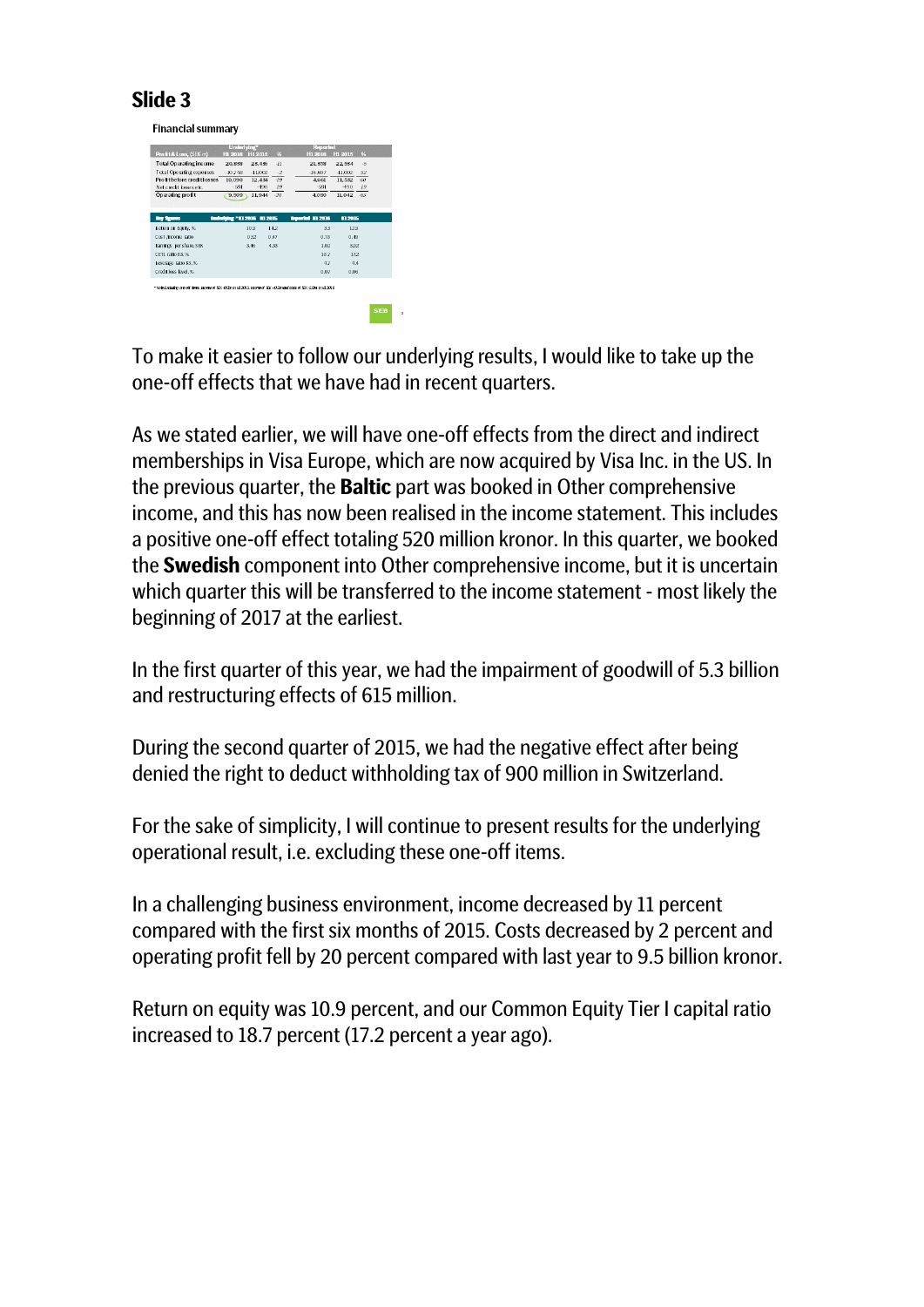

If we look at the second quarter isolated, income increased by 4 percent versus the first quarter of this year, costs were down by 2 percent and operating profit increased by 12 percent.

I will now briefly comment on the different income lines…



## **Slide 5**

**Net interest income** decreased by 4 percent compared with the first six months of last year, but was unchanged from the first quarter of this year.

Customer-driven net interest income increased by 1 percent compared to the previous quarter, mainly due to higher lending volumes. Lending volumes increased in all of our customer segments by a total of 40 billion in the second quarter, despite continued low demand for investment-driven lending from large corporates. About half of the increase is due to the weakening of the Swedish krona.

The challenges with negative interest rates on deposit margins and within Treasury remain. We now see that risk for operating in a more protracted period of negative interest rates has increased after the Brexit referendum.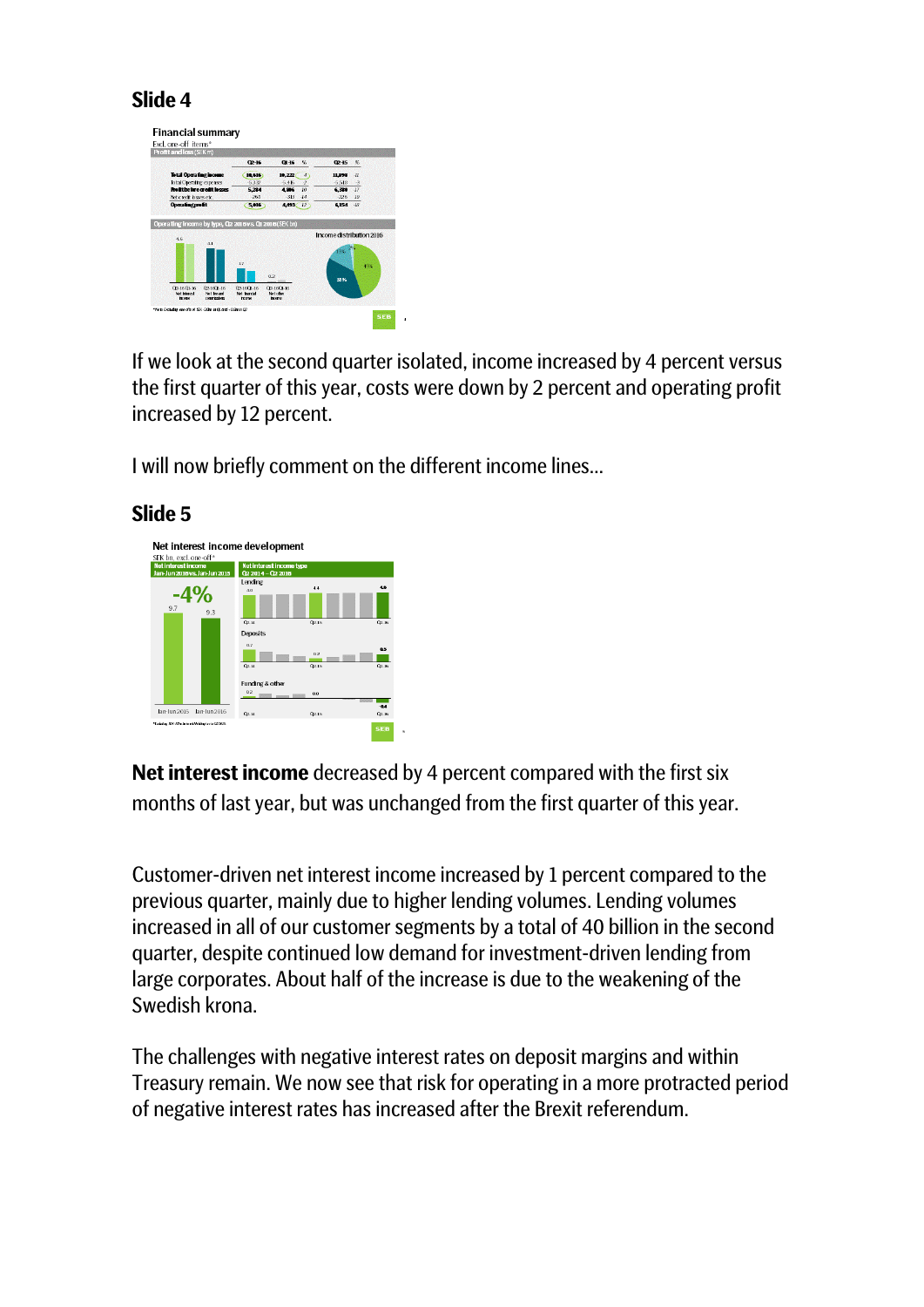Net fee and commission income development



**Net fee and commission income** fell 19 percent for the first six months but increased 5 percent from the previous quarter.

The reason is primarily that both asset values and business activity are lower this year compared to the first half of 2015.

In addition, our income from securities lending declined, as we have adapted to new liquidity and capital regulations.

Asset under management increased marginally during the quarter, and we had net inflows of 14 billion.

Aside from a few IPOs, there has been little activity within corporate segments, and large loan transactions have again been lacking in this quarter.

# **Slide 7**



**Net financial income** fell 12 percent versus the first six months of last year. The main reason is that we have had mark-to-market valuations, or the socalled letter combinations, working against us this year. During the first six months of last year, we had positive mark-to-market valuation effects of 476 million kronor while the corresponding period this year was negative 358 million. The difference is thus 800 million.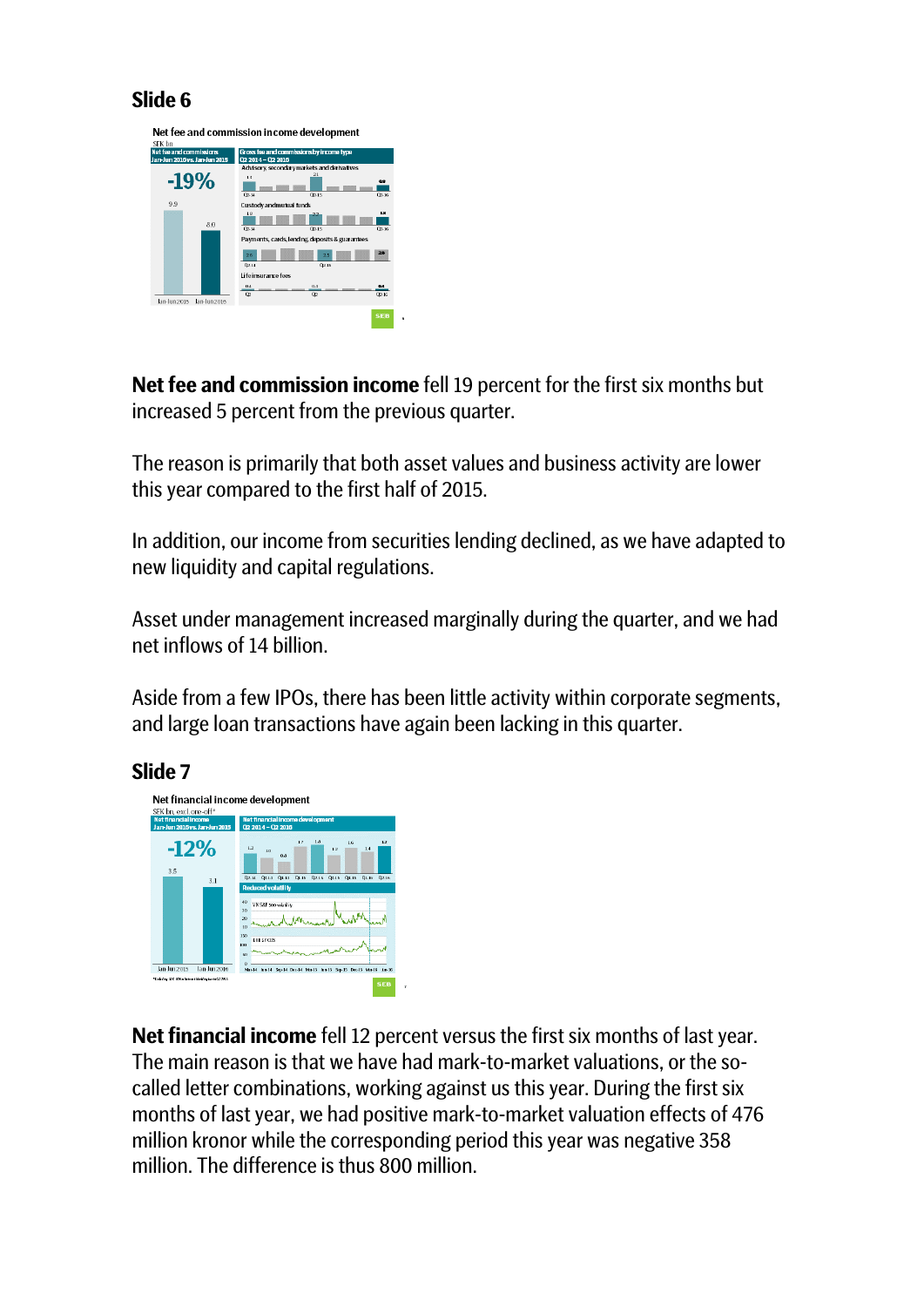However, the result increased by 24 percent versus the first quarter of 2016. The quarter was marked by concern and large volatility, both before and especially after Brexit, which meant that customers were active within fixed income and foreign exchange.

This is proof that our customer-driven business model shows good results amid volatile markets even though volatile markets often lead to lower business activity (investments and M&A), which negatively affects fees. This is a clear example of the importance of our well-diversified business mix.

#### **Slide 8**



The first six months of our new three-year plan has been challenging, as market conditions have changed. We closely follow developments both in the world economy and how our clients are acting. Depending on the outcome, we review our assumptions and will also look at measures to compensate.

The business plan that we announced earlier this year remains intact, as does our cost cap.



I will now briefly comment on the divisions.

If we look at **Large Corporates & Financial Institutions**, the result is down by 24 percent compared with the first six months of last year, excluding one-off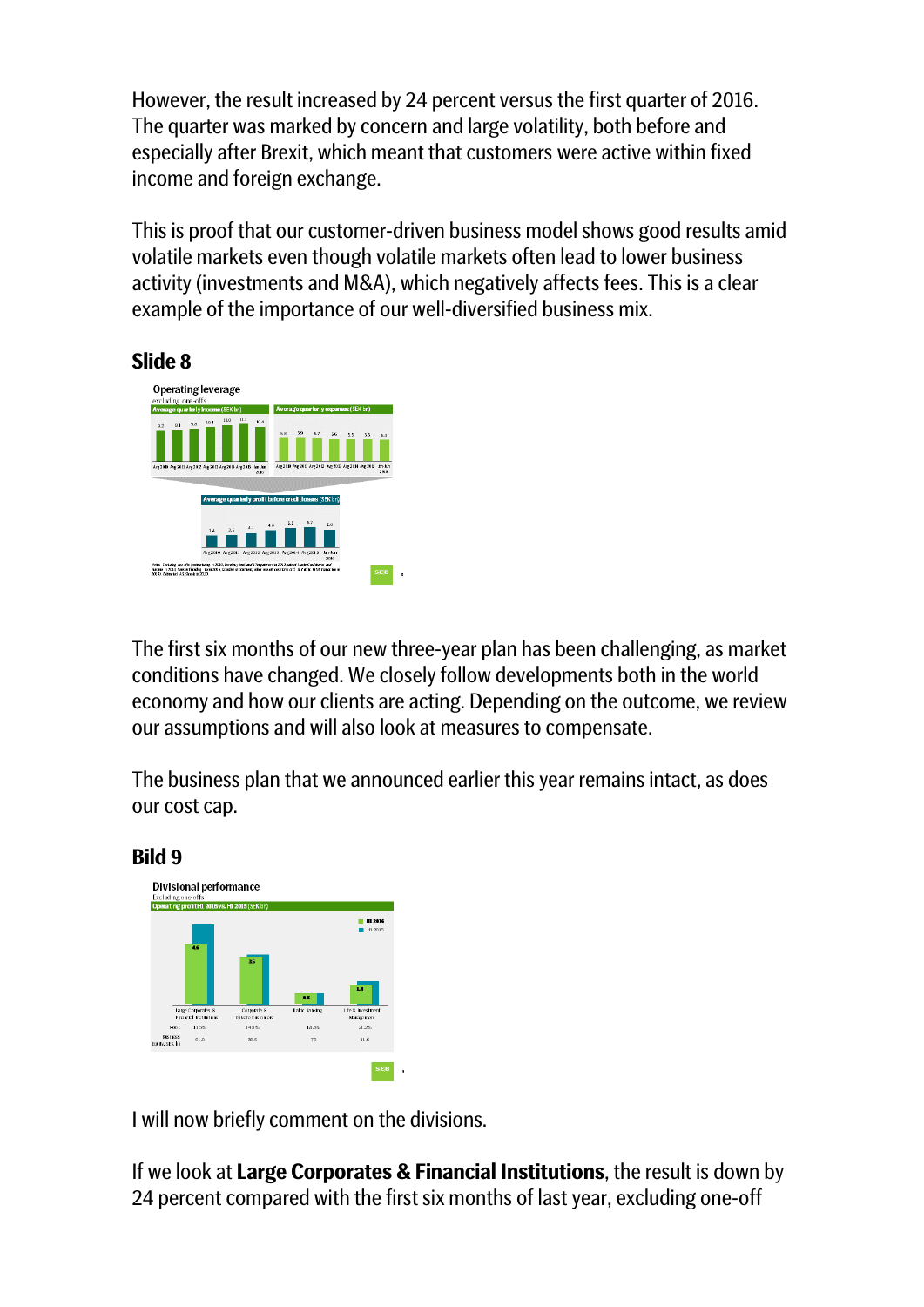effects. In addition, the negative mark-to-market valuations I mentioned earlier also impact the division's result.

Client demand for risk management services was strong across all asset classes. However, the number of corporate transactions has been few, and credit demand has been held back by uncertainty, just as in the first quarter.

Among financial institutions, client activity was high, driven in particular by concern before and after Brexit.

Earnings for the second quarter amounted to 2.3 billion kronor, which was 26 percent better than the first quarter of this year.

The **Corporate & Private Customer division** in Sweden was adversely affected by negative interest rates as well as new rules on card interchange fees. Operating profit drops by 5 percent versus the first six months of last year, but is up 3 percent from the previous quarter.

On the corporate side, we continued to see both the number of customers and loan volumes increase.

For private customers, the trend is clear in terms of how people interact with us at the bank - customers want more contact with us and in new ways. Customer interactions with our mobile banking solutions are now almost four times as high as via our internet bank.

Since last summer, we have grown more slowly on mortgages. The new amortisation rules introduced at the beginning of June already largely reflect recommendations that we introduced several years ago (in 2011). Other market actors have also followed us and started applying debt-to-income caps.

Looking at the savings area, we see how customers are choosing to reallocate. People are generally reducing the equity portion of their savings to the benefit of savings with lower risk, such as traditional insurance, deposits as well as mixed funds (*strategy funds, which had a positive performance YTD while equity markets are down).* We continue to be active in our advisory to customers. Within Private Banking, we continue to attract new net inflows of capital, 13 billion so far this year.

**Life and Investment Management** reports a lower result, down 19 percent versus the first half of 2015. Equity market downturns hit asset values here, and both base commissions and performance-related income decreased (amounting to only 20 million kronor in the quarter). The Stockholm stock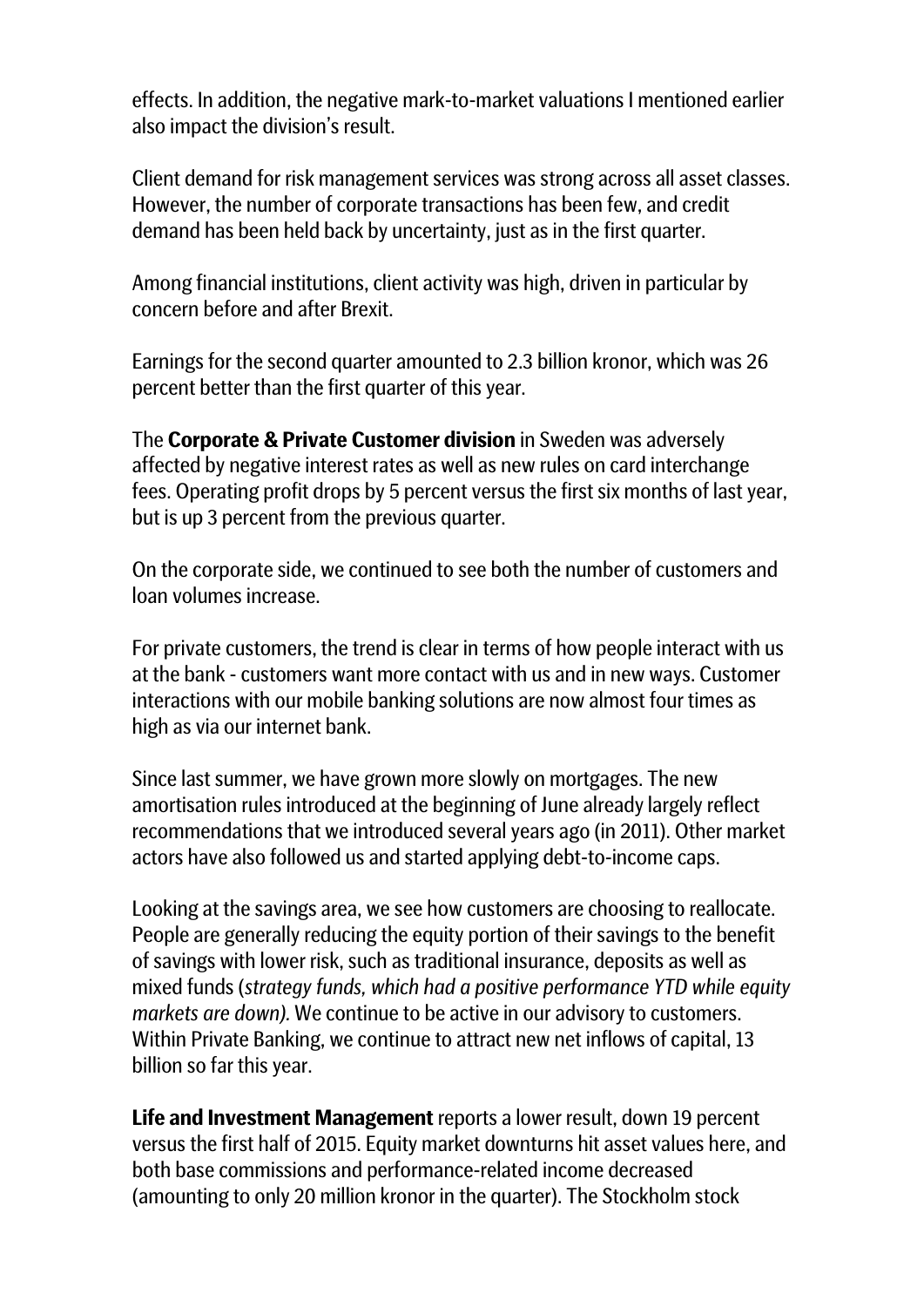exchange (OMXS30) the past 12 months has fallen by 14 percent. Life operations show stable results compared with the same period last year, and the weighted new sales within Life have amounted to 27 billion to date in 2016. New sales of traditional insurance have now reached over 1 billion and are appreciated by customers in this uncertain economic environment.

**Baltics** also shows slightly lower earnings compared to last year, but we see continued increase in loan demand - now in all three countries. Credit quality remained good and we made write-backs this quarter.

# **Slide 10**



When we presented the new business plan, two important elements were "Growth" and "Transformation".

An example of **growth** is our investment within the corporate segment in Sweden. We continue to strengthen our position as a corporate bank in Sweden. In recent years, we have increased our market share from 13 to 15 percent among small and medium-sized enterprises.

In just the last six months, we have attracted a further 6,000 new customers. And in the last 12 months, we have increased lending to small and mediumsized companies by 23 billion kronor.

#### **Slide 11**



And the other area of our business plan – **transformation** – is about improving the customer experience at all levels, simplifying, digitizing not only customer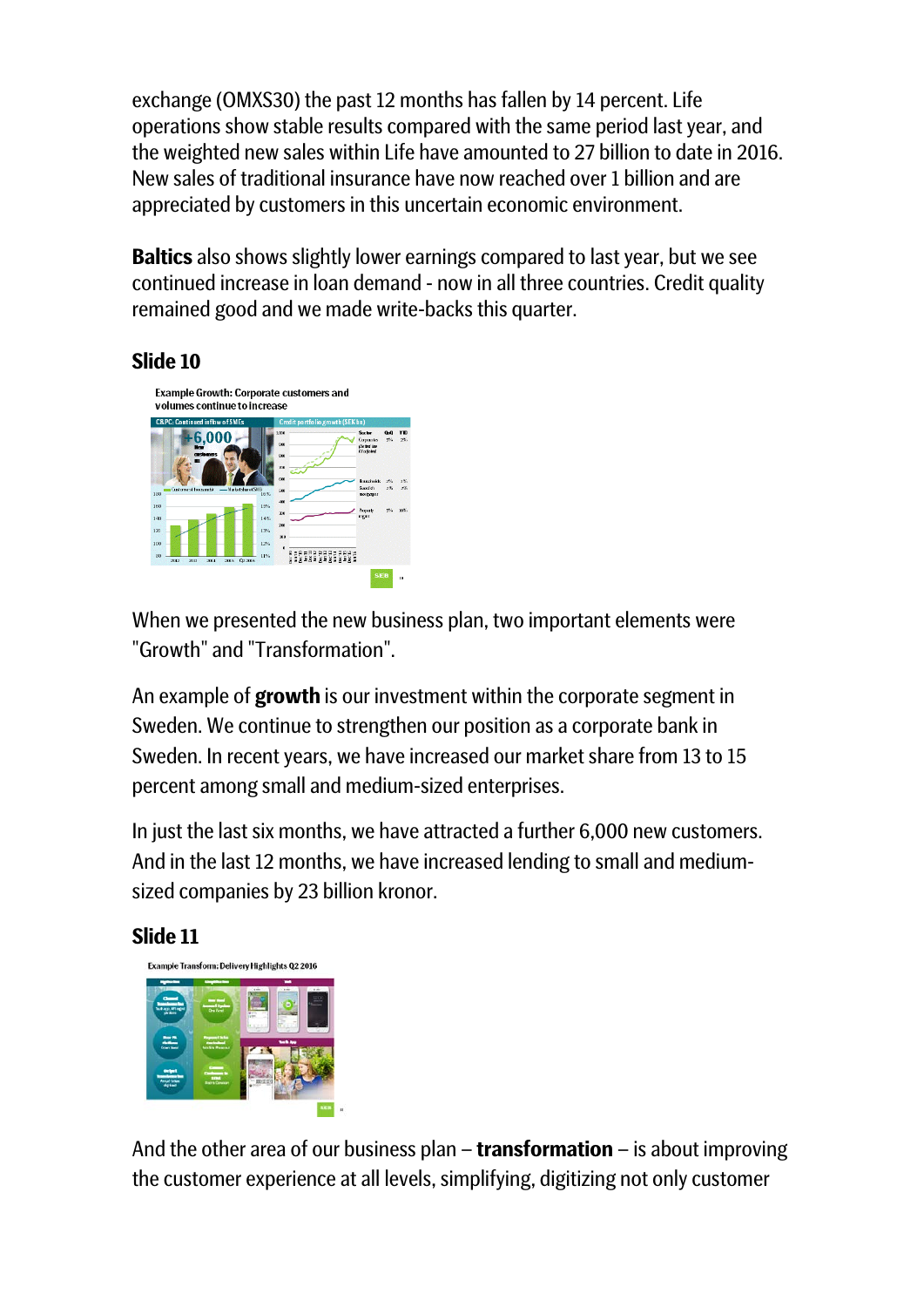interfaces but also automating our processes, and further investing in our staff, as you can see in examples on the left in the picture.

During the quarter, we made a number of launches and initiatives. Two worth talking a bit extra about are:

- 1) The investment in personal finance app Tink, where we both embarked on a partnership and took an ownership stake. Our customers will be able to keep even better track on their finances as we integrate Tink's functionality into our own mobile banking app in autumn.
- 2) The second example is the launch of our youth app, aimed at everybody under 18 years old.

# **Slide 12**

Strong asset quality and balance sheet



If we go over to the balance sheet, it has been further strengthened during the quarter.

Credit quality remains very good and the credit loss level is 7 basis points.

We still have around a quarter of our balance sheet in liquidity reserves.

Our Common Equity Tier I capital ratio was 18.7 percent compared with 17.2 percent a year ago and 19.1 percent last quarter. The ratio decrease between quarters due mainly to risk-weighted assets going up in the quarter - credit volumes grew in part because the Swedish krona has weakened against the euro and the US dollar.